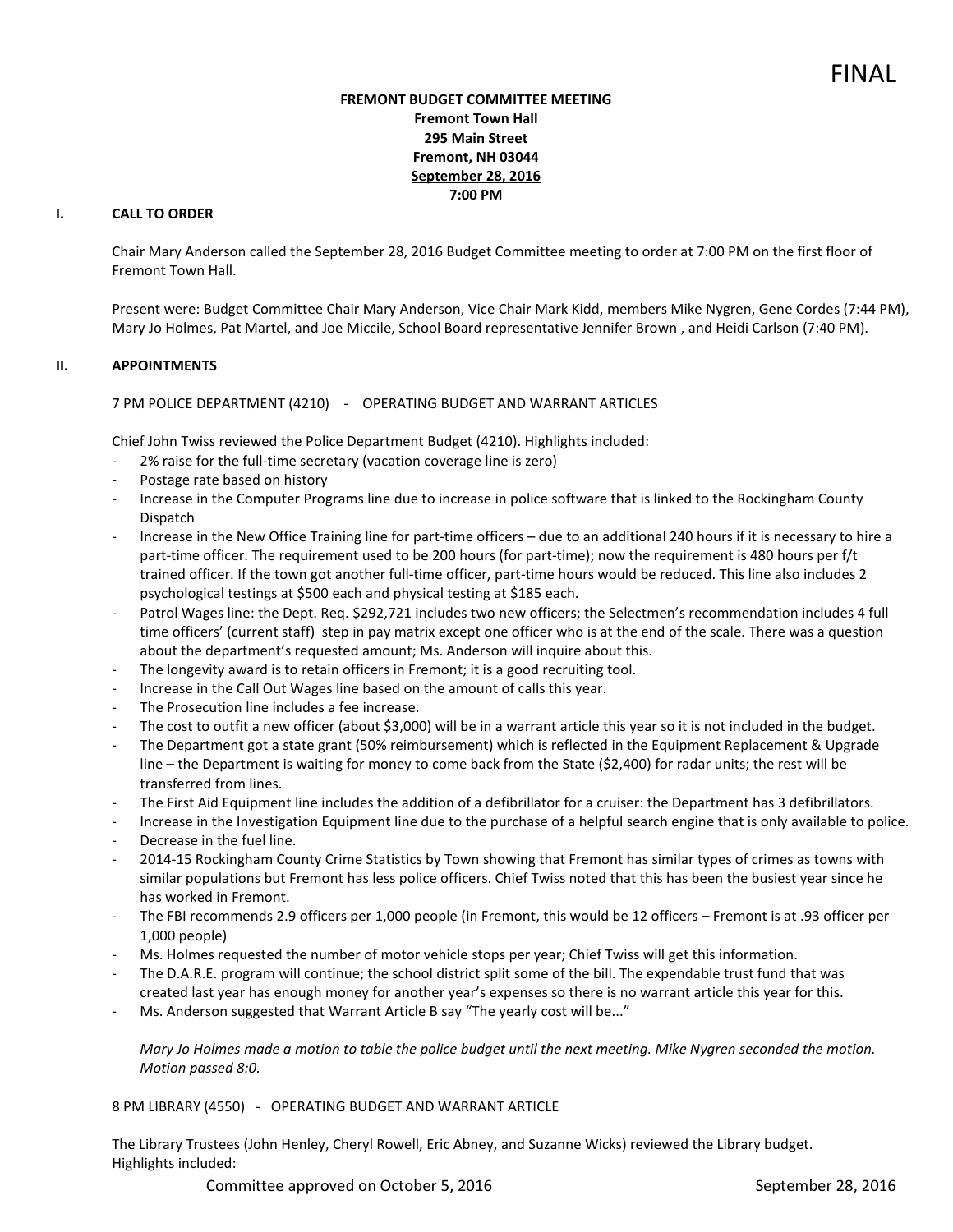- Increase in the Wages line: department's request is a 3% increase and hours of paid time off; Selectmen's recommendation is a 2% raise and less bookmobile hours.
- Increase in library use, therefore more use of heating, light, etc.
- Fremont was third in the State in magazine downloads.
- The Selectmen's request for the Mileage Reimbursement line is zero, as the bookmobile service will be a warrant article this year so taxpayers can decide to have the service or not.
- The Periodicals line shows an increase in circulation
- 27% increase in matriculation (new library cards)
- Increase in Office Supplies line due to the replacement of an old printer
- Increase in Books and Media line to increase supply to pre-recession
- Increase in Furnace Maintenance & repairs due to service for older equipment
- Savings on water service (work done in –house)
- Decrease in the Drinking Water line as people now use the water bubblers
- Increase in the Irrigation System Maintenance line due to April Showers increase (older system)
- Exterior Maintenance: staff saving money doing maintenance in-house as much as possible
- Electricity: Trustees are looking for grants, etc. for savings, as well as turning off lights, etc.
- Custodial Wages line: about 10 hours/week
- Any revenue from copy money, etc. is turned in periodically to fund books, CDs or DVDs; the yearly golf tournament and donations help too.
- Increase in Computer Software & Support line due to the \$200 cost of Norton virus security for computers.

*Mary Jo Holmes made a motion to decrease the Electricity line to \$6,000 from \$7,100. Joe Micille seconded the motion. Motion passed 8:0.* 

*Pat Martel made a motion to decrease the Books and Media line to \$13,000. Joe Micille seconded the motion. Motion failed 3 aye: 5 nay.* 

There was discussion about avoiding tax increases, but also the fact that many books were not purchased for years in order to pay for more necessary items, so where the library staff brought down the electricity bill, some resources should be given to the library.

*Jennifer Brown made a motion to decrease the Books and Media line to \$15,500. Mary Jo Holmes seconded the motion. Motion passed 7:1.* 

*Mary Jo Holmes recommended \$116,733.00 in line 4550 LIBRARY. Mark Kidd seconded the motion. Motion passed 8:0.* 

## **III. APPROVE MINUTES FROM SEPTEMBER 21, 2016**

*Jennifer Brown made a motion to approve the minutes as amended of September 21, 2016. Gene Cordes seconded the motion. Motion passed, 8:0.* 

Ms. Carlson confirmed that the retirement rate is now 29.43% (employer share of retirement)

## **IV. SCHOOL BUDGET UPDATES/INFORMATION**

Ms. Brown dispensed information on salary lines (three positions open: one para-educator; one reading specialist; one resignation from the SAU office). There was \$95,000 savings from new hires and \$58,800 is anticipated to fill the open positions, therefore there is an anticipated savings of \$36,302 in the salary line.

The school district anticipates almost 70% reimbursement in catastrophic aid; the exact numbers will be in the budget book.

## **V. TOWN BUDGET UPDATES/INFORMATION**

There was an increase of \$399,000 in appropriations that raises the tax rate a dollar; there was a gain of about \$10 million in value (2015-2016). The tax rate should be out in mid-late October.

The CIP will be reviewed at the next meeting.

Committee approved on October 5, 2016 September 28, 2016